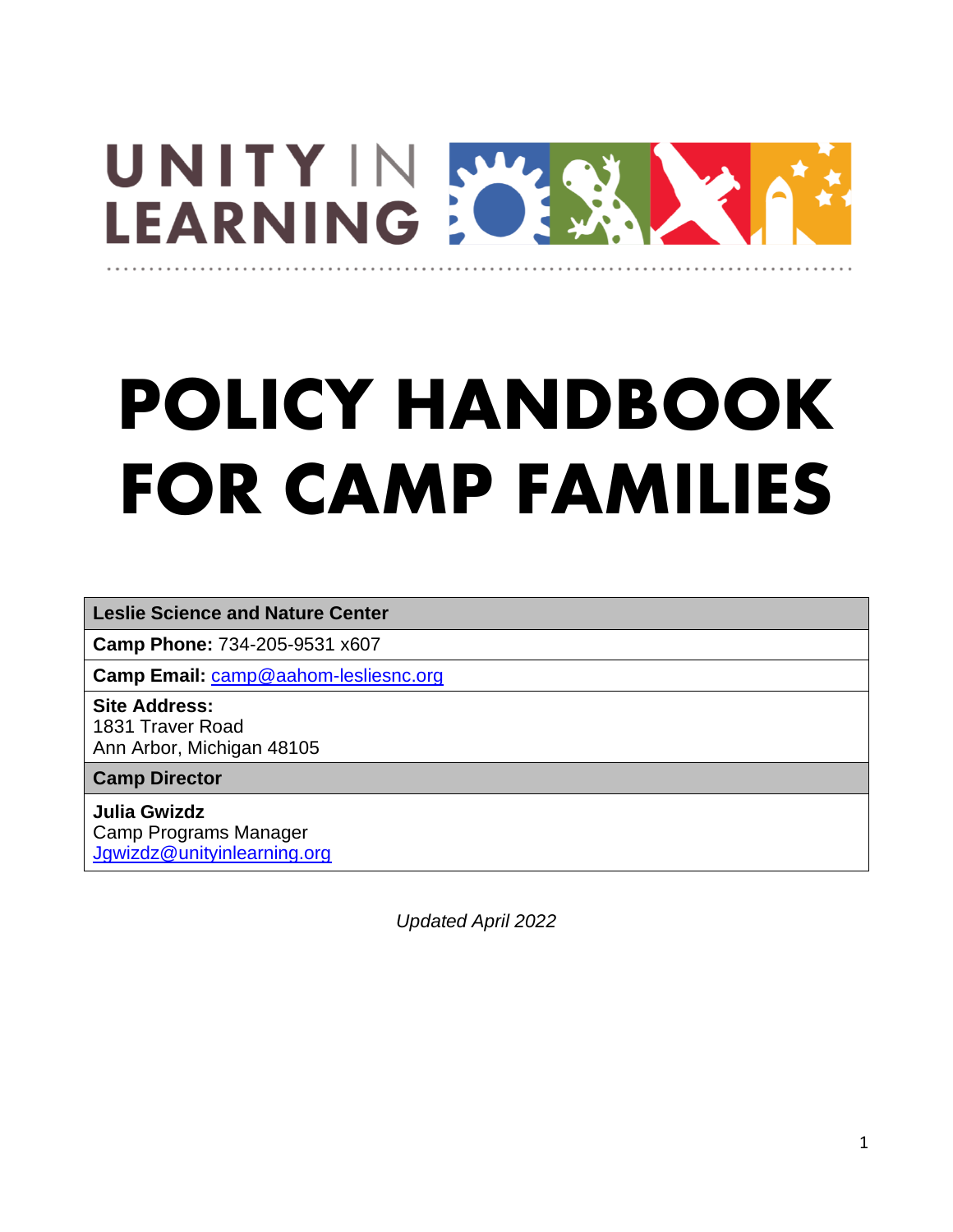**UNITY IN LEARNING** is a ground-breaking partnership between Ann Arbor Hands-On Museum, Leslie Science & Nature Center, Yankee Air Museum, and Challenger Learning Center at SC4 that offers a unique path to hands-on discovery, exploration of the natural world, and experiences that take flight. This handbook includes important information about UNITY IN LEARNING camp policies and procedures. If you have any questions regarding our camp programs or policies, or if you would like to see our Staff Manual which includes policies and procedures used to train our camp staff, please contact Julia Gwizdz, Camp Programs Manager, by emailing jgwizdz@unityinlearning.org.

Click on a section heading to jump to that section.

## **TABLE OF CONTENTS**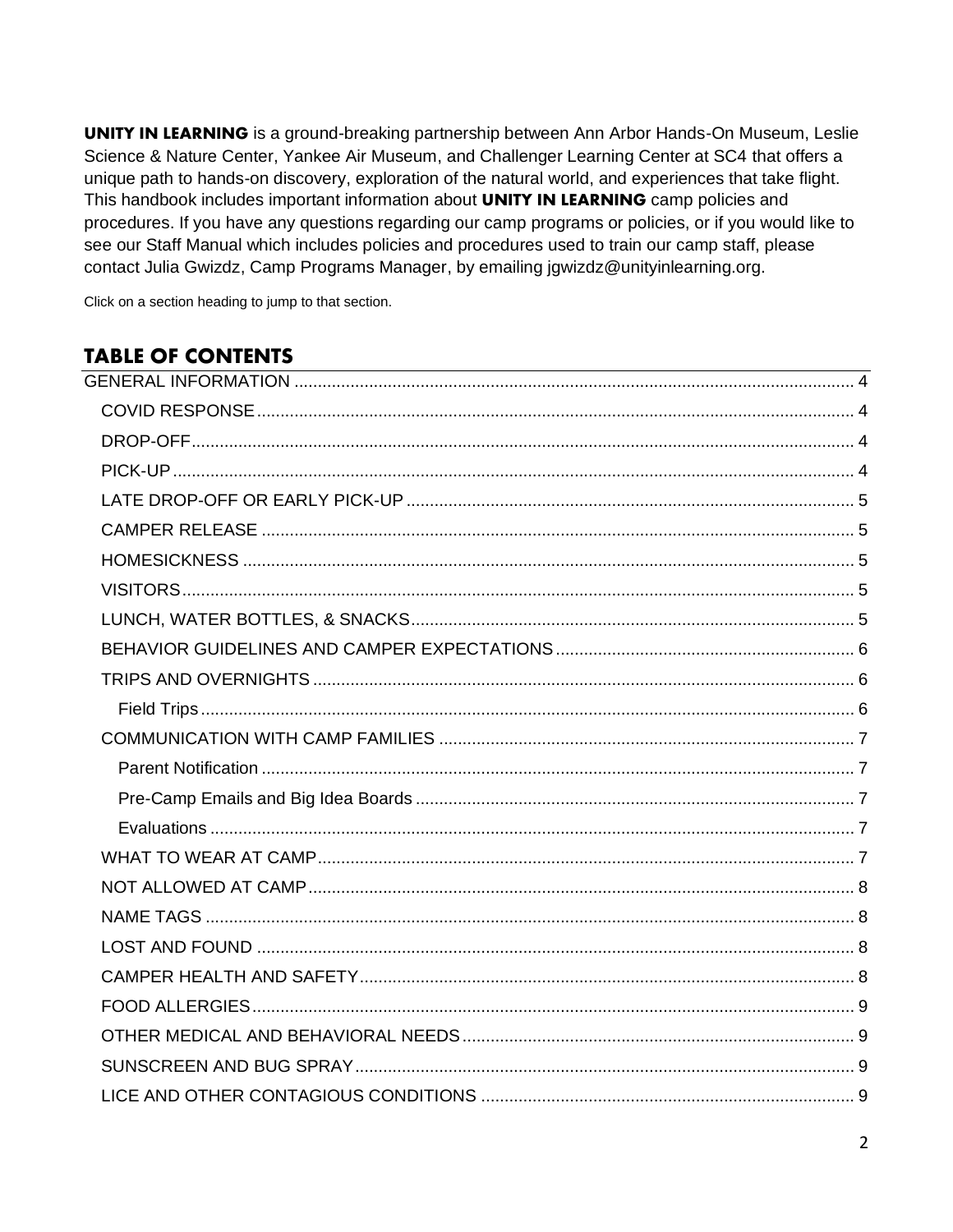| CAMP REGISTRATION, PAYMENT, WAITLISTS, CANCELLATIONS, SCHOLARSHIPS, ETC 10 |  |
|----------------------------------------------------------------------------|--|
|                                                                            |  |
|                                                                            |  |
|                                                                            |  |
|                                                                            |  |
|                                                                            |  |
|                                                                            |  |
|                                                                            |  |
|                                                                            |  |
|                                                                            |  |
|                                                                            |  |
|                                                                            |  |
|                                                                            |  |
|                                                                            |  |
|                                                                            |  |
|                                                                            |  |
|                                                                            |  |
|                                                                            |  |
|                                                                            |  |
|                                                                            |  |
|                                                                            |  |
|                                                                            |  |
|                                                                            |  |
|                                                                            |  |
|                                                                            |  |
|                                                                            |  |
|                                                                            |  |
|                                                                            |  |
|                                                                            |  |
|                                                                            |  |
|                                                                            |  |
|                                                                            |  |
|                                                                            |  |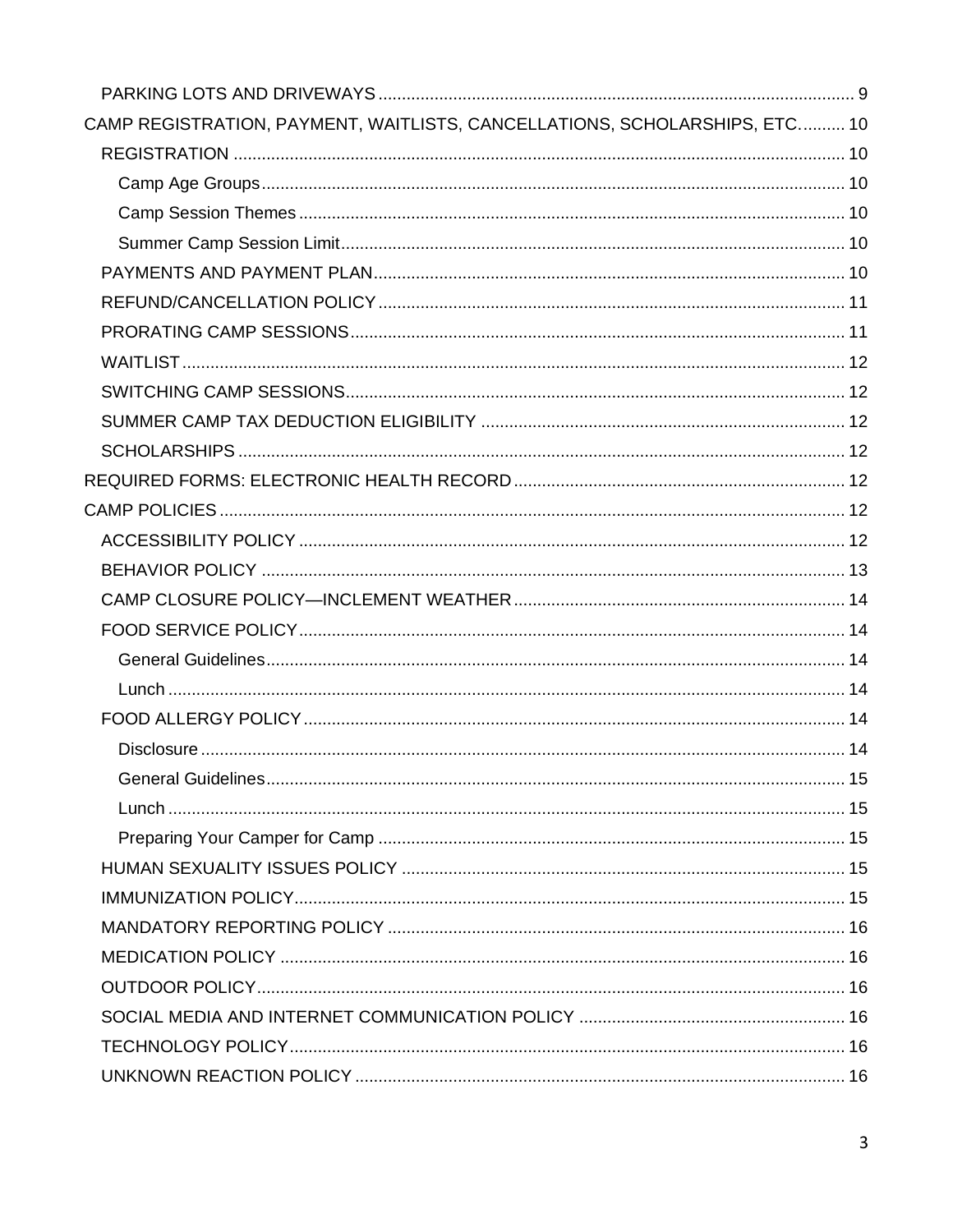## <span id="page-3-0"></span>**GENERAL INFORMATION**

#### **CAMP CONTACT NUMBERS**

LSNC Main Office: (734) 997-1553 Camp Phone: (734) 205-9531

## <span id="page-3-1"></span>**COVID RESPONSE**

Unity in Learning camps prioritize the safety and well-being of all campers and staff. UIL will be following State of Michigan and American Camp Association protocols for camp operation during COVID-19. Each group will have access to their own bathroom and indoor shelter. We will make use of non-pharmaceutical interventions (NPIs) such as face masks, frequent hand washing, and appropriate physical distancing as they have proven effective at limiting the spread of the disease. All campers and staff may be asked to go through a health screening (including infrared temperature check) prior to entering camp every day. If they exhibit symptoms they will not be admitted to camp until they have had a negative COVID-19 test or have been fever and fever mediation free for seventy-two (72) hours, or other symptoms have improved and at least ten (10) days have passed since symptoms first appeared. If a staff member or camper begins exhibiting signs while at camp, they will be separated from other campers and monitored from a safe physical distance until they are picked up. All UIL Camp Staff are required to be vaccinated.

*As of April 25 2022, campers will only be required to wear masks while indoors during Unity In Learning summer camp programs.* Inside times at camp may look like going inside to use the restroom with a buddy/staff, managing belongings inside buildings, and/or in the case of inclement weather. We will enforce wearing masks inside at all times.

While outside, campers are welcome to wear masks if they choose but they will no longer be required. We will ask, and can help campers clip their masks to their nametag lanyards so they are always within reach and at their disposal. In addition, staff educators will have extra adult and child-sized masks in their backpacks at all times. As an organization, we have always prioritized outdoor explorations as a pillar of camp. We will be outside *whenever possible* so campers will spend ample time in large open spaces and with fresh air throughout their camp sessions.

## <span id="page-3-2"></span>**DROP-OFF**

Camp drop-off begins at 8:30am. Parents and guardians must stay in their vehicles throughout drop off. If the health screening question and temperature reading was not completed via CampDoc prior to arrival, it will be done while the camper and family members are in the car. **Outdoor camp activities begin promptly a half hour after camp opens and camp groups leave their buildings.** If a situation arises making later drop-off time necessary, please call the camp phone so an alternate plan can be made.

## <span id="page-3-3"></span>**PICK-UP**

**All campers must be picked up and signed out by someone listed on the emergency contacts and release section of their CampDoc.com electronic health record.** Please remain in the vehicle and hang the Pick-Up Placard in the window where it is visible to staff facilitating pick-up. A UIL staff member will check IDs and bring the camper to the vehicle. Unity in Learning camps must charge a fee of \$1/minute (after a 10-minute grace period) when campers are picked up late. If you know you will be arriving late to pick up a camper, please call the camp phone.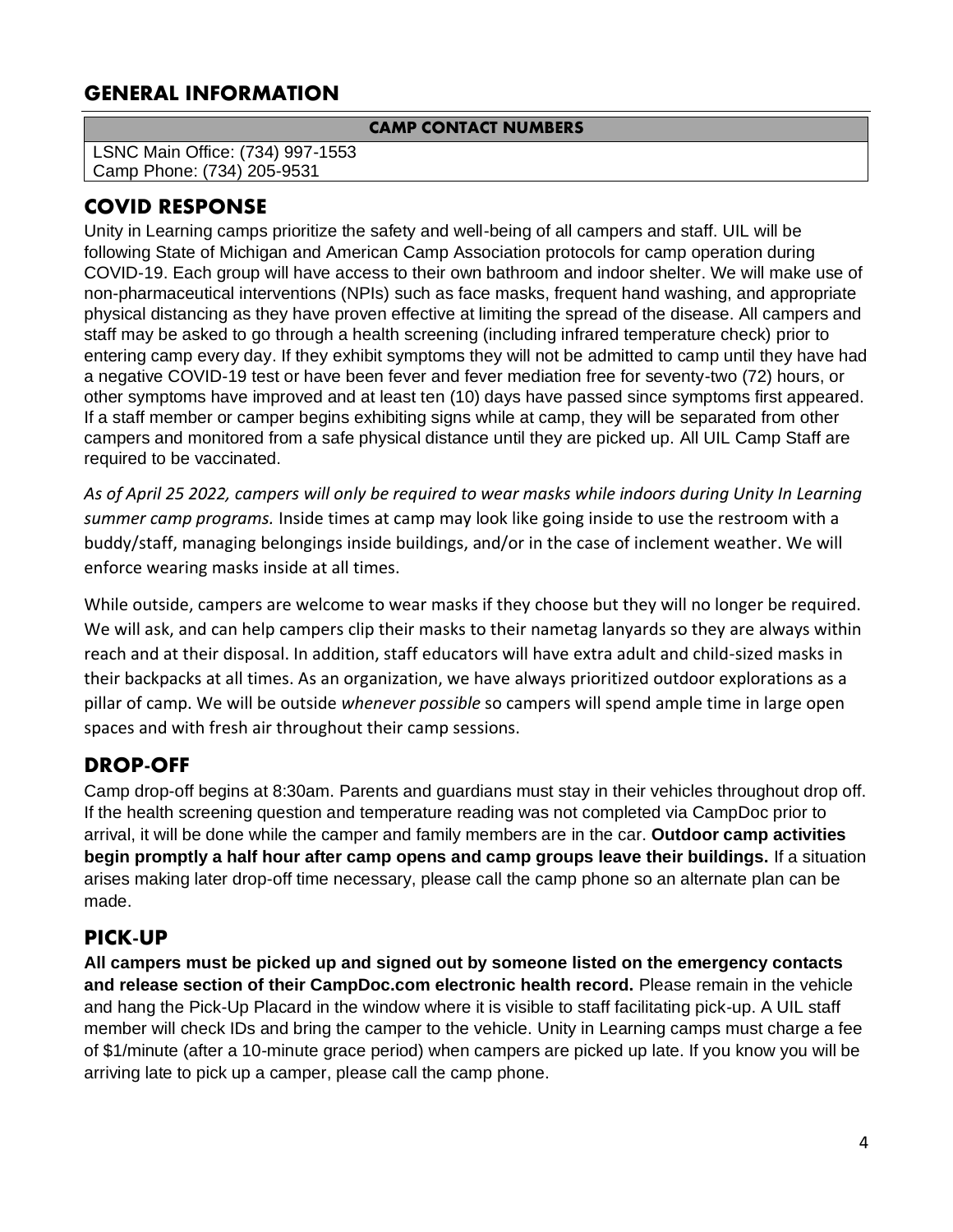# <span id="page-4-0"></span>**LATE DROP-OFF OR EARLY PICK-UP**

If you have to drop off late or pick up early, please inform camp staff ASAP. **All campers must be signed out by someone listed on the emergency contacts and release section of their CampDoc.com electronic health record before leaving camp.** If a later drop-off or early pick-up time is necessary, please call the site office where your camper is attending camp. Come prepared to call the camp phone to find out where your camper's group is. Please remain in your vehicle and have the appropriate ID ready if picking up.

## <span id="page-4-1"></span>**CAMPER RELEASE**

**Anyone (including parents) picking up a camper from Unity in Learning camp must be authorized to do so on the emergency and release contacts section of a camper's CampDoc.com electronic health record.** Whenever possible, we request that guardians communicate with staff at drop-off to let us know who will be picking up their camper(s). Anyone picking up a camper will be asked to show photo ID to the staff member present, even if you dropped off your camper or have attended a previous camp, so **please bring a driver's license or other photo ID (Washtenaw County IDs and passports are accepted) every day.** Any changes or modifications to a camper's release list must be made in in CampDoc.com or in writing to the Camp Director. In order to ensure camper safety, any photo ID must have the adult's name in English. To facilitate quick pick-up, please use the placards given to you on the first day of camp. This allows camp staff to see at a distance which camper is being picked up and can start helping them collect their belongings. **Tip**: Some families email themselves or save a picture of their Photo ID in their phone in case their ID is lost or stolen.

## <span id="page-4-2"></span>**HOMESICKNESS**

Feelings of homesickness are natural for many children when they are away from their family for day or overnight camp. These feelings usually pass quickly and we work to keep campers involved in constant activities to reduce homesickness. Prior to coming to camp, speak positively of the fun your camper will have and review our daily and weekly camp schedules together. If your child would benefit from seeing a more-detailed schedule in advance, please contact the director for the site where your camper will be attending camp. Because of increased safety procedures, we cannot allow parents or guardians to accompany their campers in to camp. Feel free to read more about how you can support a positive camp experience with this article from the American Camp Association:

<http://www.acacamps.org/press-room/how-to-choose-camp/homesickness>

# <span id="page-4-3"></span>**VISITORS**

For site security and camper safety, parents, guardians, and other family and friends are not allowed on site during the day as they can disrupt activities and bring on homesickness. However, if you need to pick up a camper early or have any concerns you are welcome to contact the site office where your camper is attending camp.

# <span id="page-4-4"></span>**LUNCH, WATER BOTTLES, & SNACKS**

Please provide your camper with a lunch that will keep them full and a refillable water bottle each day of camp. Please pack reusable, recyclable, and compostable containers whenever possible (for guidance on preparing waste-free lunches, [start with this checklist\)](https://www.metroparent.com/daily/food-home/cooking-tips-nutrition/the-waste-free-lunch-checklist-for-parents/). At camp, campers, Camp Educators, and volunteers sit in one place for a full 20 minutes to eat lunch. This ensures that everyone has the time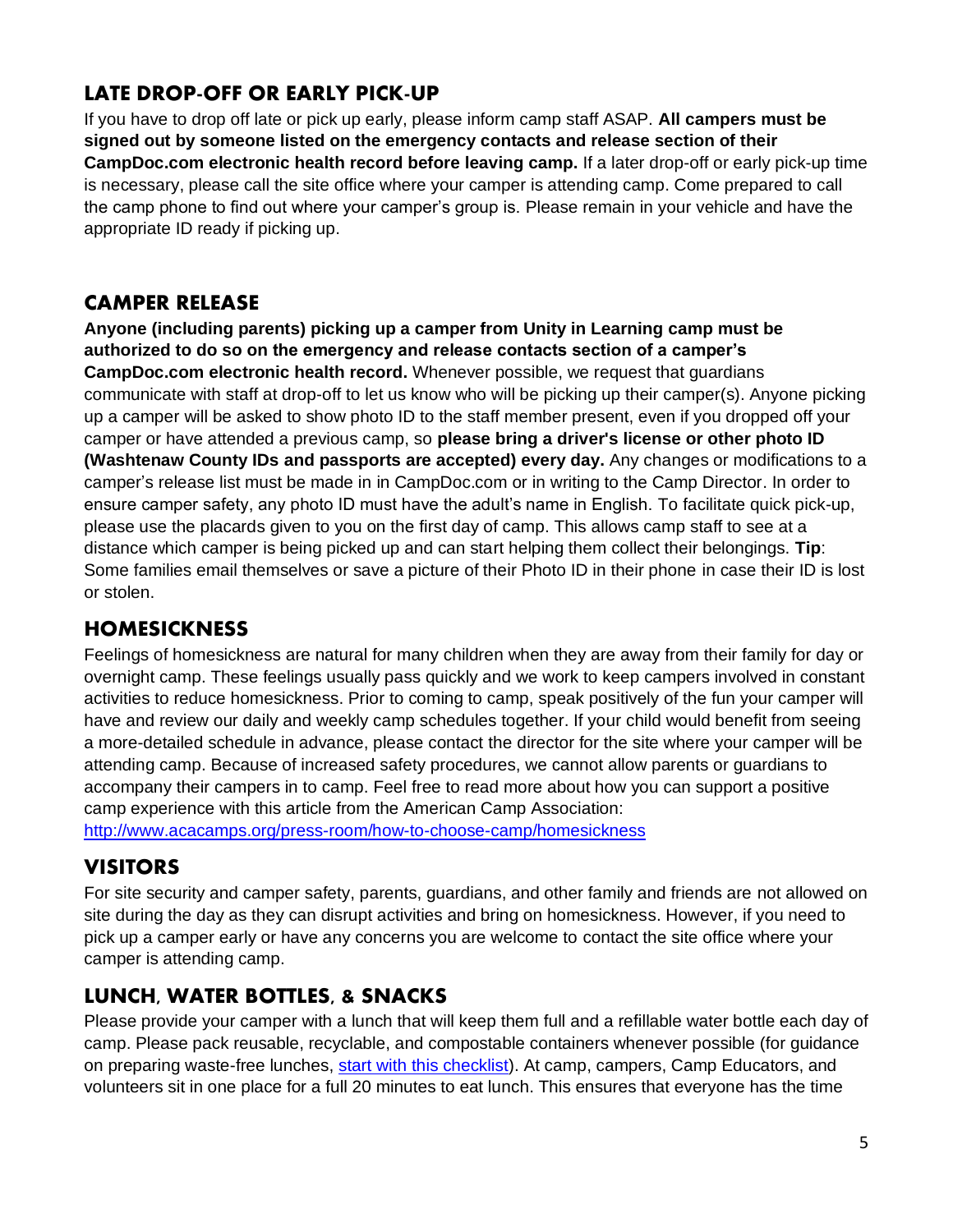they need to eat without feeling rushed. After eating, campers clean up and sort the trash, compost, and recycling from their lunches.

Unity in Learning camps provide both morning and afternoon snacks according to the schedules in our Food Service Policy. Campers are allowed to bring their own snacks, however, we suggest that campers eat the snacks camp provides. Snack is often served out on the trail, and campers have a wide variety of food needs and allergies, so serving the scheduled snacks is safest and most convenient. Ingredient lists are provided upon request. Please see our food service policy for a full list of snacks provided at camp.

# <span id="page-5-0"></span>**BEHAVIOR GUIDELINES AND CAMPER EXPECTATIONS**

At camp, we use the acronym STAR to help young folks remember four behavior guidelines that frame their conduct at camp. We ask campers (and volunteers and staff!) to strive to be STARs by following these guidelines so that everyone is able to have a positive camp experience. STARs do these four things:

- $1.$ STARs make **safe choices**. There are lots of fun things to do at camp, so please make choices that keep you and others safe. Keep your whole body to your whole self, stay with the group, keep your feet on the trail, and follow directions during activities.
- $1.$ STARs practice **teamwork**. This means participating in activities with others, staying with the group, sharing and working together, asking for help, and helping others who need it. An important part of being part of the team is taking or being a buddy. Whether you are heading to the compost toilet, getting a drink, or going to play games, make sure you always take another camper with you. Your buddy keeps you company and helps you stay safe when you are walking around camp.
- $2.$ STARs **ask questions**. Try new things, and make mistakes! You will learn much more and have more fun if you are noticing details and asking questions. Here are a couple of great questions you can use:
	- How does that work?
- Can you help me?
- Do you want to play?
- What is that?

• May I go...?

- How can I help?
- $3.$ STARs are **respectful**. Please respect yourself, others, nature, and our facilities. This means eating a good lunch, drinking lots of water, being helpful, using people's names, cleaning up, and staying on the trails and designated camp areas.

On the first morning of camp, campers will be oriented to these guidelines and will also be asked about their expectations for camp: what they hope to do, see, or learn. Our camp agreement is that campers follow these guidelines and our staff do everything in their power to meet (and exceed) camper expectations. When campers are not following the rules outlined here, staff will respond according to steps outlined in our Behavior Policy.

# <span id="page-5-1"></span>**TRIPS AND OVERNIGHTS**

#### <span id="page-5-2"></span>**Field Trips**

Field trips are included in programming for some camp groups. Campers, Camp Educators, and Volunteers will take chartered school busses, AATA busses, or walk for most trips. Due to Covid-19, in 2022 we anticipate only taking field trips we can walk to this summer. This may include downtown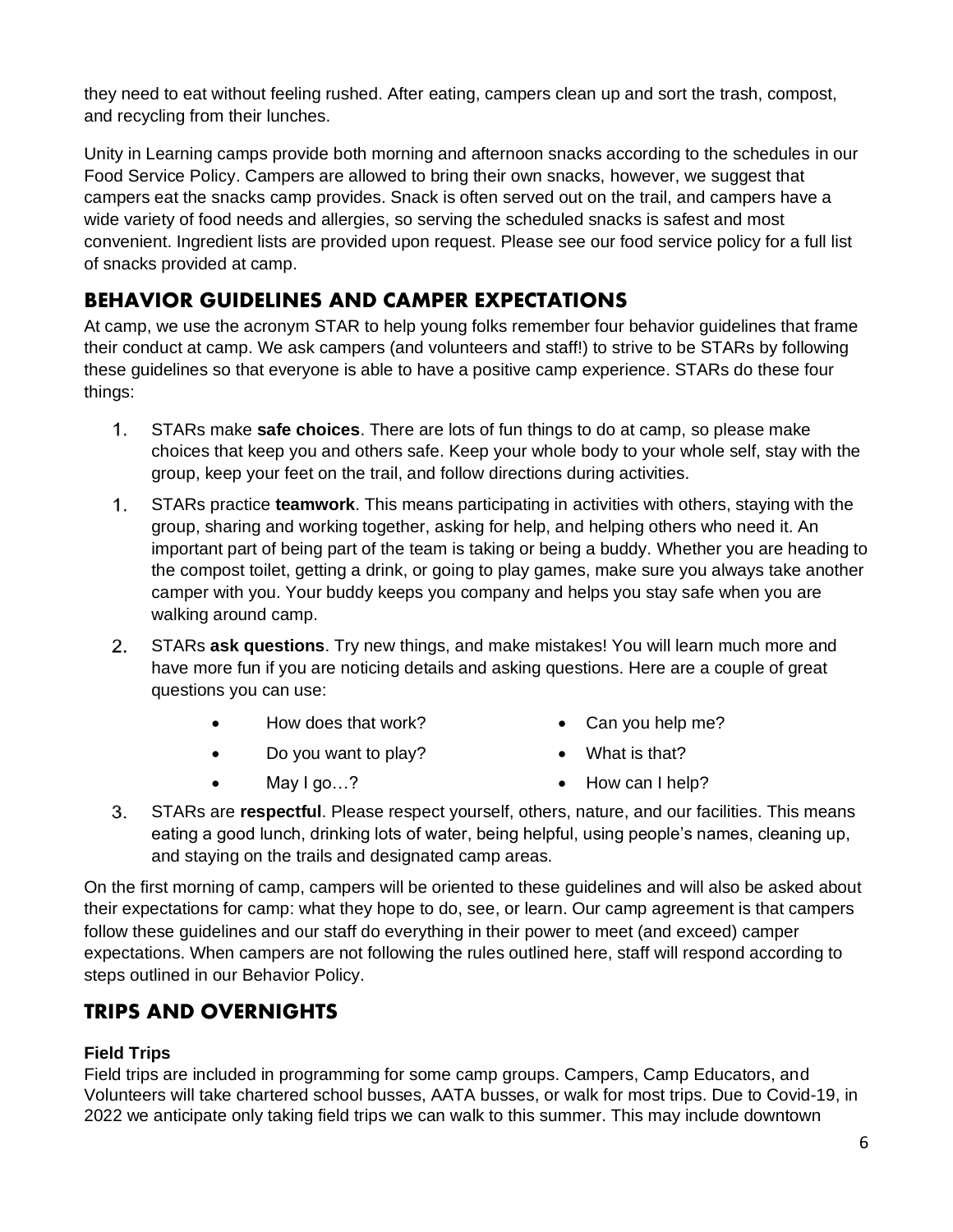locations, as well as other local park and natural spaces. Unity in Learning will provide details to registered campers and families by email in advance of the camp week and by checking in during camp drop off the week of camp. The CampDoc.com electronic health record includes a blanket release for off-site field trips. For site security and camper safety, parents, guardians, and other visitors are not allowed to attend field trips as they can disrupt activities and bring on homesickness. However, if you need to pick up a camper early or have any concerns, you are welcome to call the camp phone.

## <span id="page-6-0"></span>**COMMUNICATION WITH CAMP FAMILIES**

#### <span id="page-6-1"></span>**Family Notification**

Camp Educators and our Camp Director will make every effort to verbally check-in with whomever is dropping off and picking up your camper each day. Please plan on spending a minute or two to talking with our camp staff when you arrive. Camp Staff will call a camper's family in the following cases:

- The camper has forgotten their lunch.
- The camper spends more than one hour resting in the office because they are feeling sick.
- The camper has been injured anywhere above the neck.
- The camper needs care from a doctor or medical facility.
- The camper is exhibiting symptoms of COVID-19.
- A camper is lost and cannot be located while at camp.
- A behavior issue occurs and we need assistance to support the camper in appropriate behavior choices – please see Behavior Policy.
- The camper is experiencing severe homesickness and is not adjusting to the camp environment.

#### <span id="page-6-2"></span>**Pre-Camp Emails and Big Idea Boards**

The week prior to your camp, families will receive an email with information about the camp, field trips and visitors, and required paperwork. Please read this information carefully.

At the end of each camp day, campers and staff work together to complete a Big Idea Board that lists the exciting topics, ideas, and activities campers learned and did throughout the day. This board is meant to help you have a more in-depth conversation with your camper that goes beyond the typical responses of "Nothing" or "I don't know" that kids have when asked what they did at camp. **Tip:** Many parents, family members, friends, or babysitters choose to take a picture of the "Ask Me About" board to save for later, or to send to guardians who aren't present at camp pick-up.

#### <span id="page-6-3"></span>**Evaluations**

Near the end of each camp, families will be emailed a link to a summer camp evaluation survey. We ask that families (with their campers when appropriate) complete the evaluation survey over the course of the days or weekend following camp. Input from campers and their families is essential in helping us maintain our program quality and improve our camp logistics and policies.

## <span id="page-6-4"></span>**WHAT TO WEAR AT CAMP**

Our camps do not have a formal dress code for campers, but we encourage campers to wear clothing that will allow them to play and explore comfortably and safely. Shirts that protect one's shoulders from the sun, bottoms that are comfortable for being active or sitting on the grass, and shoes that are good for running and hiking are recommended. In our school-year camps, campers will need warm coats, snow pants, hats, and mittens/gloves. Flip flops, Crocs, and other backless shoes are not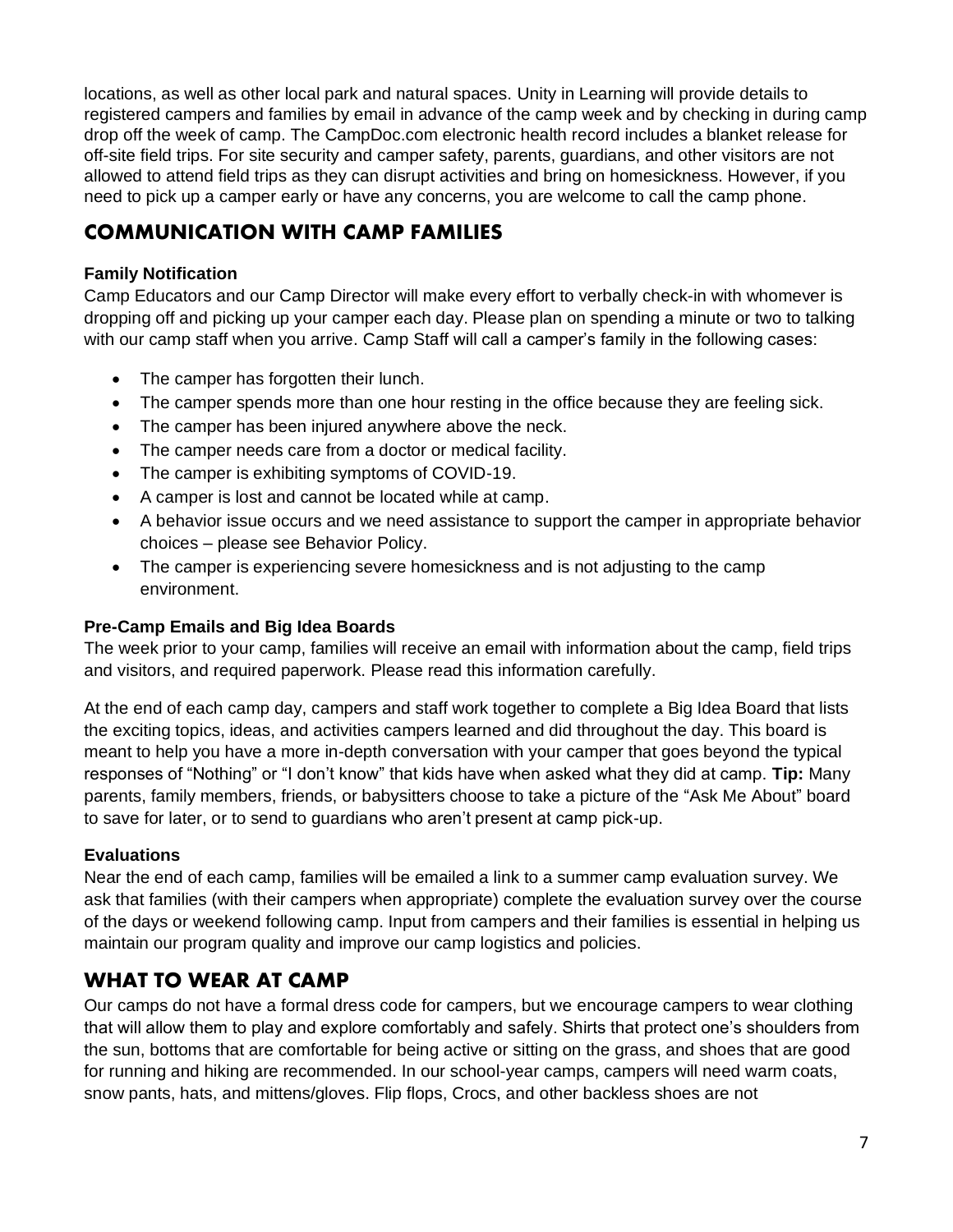recommended for any activity. **We recommend campers always bring a full change of clothes (including socks and underwear).** It gets messy outside!

Campers will also need to bring their own face masks, along with a couple of backup masks in case the first becomes wet or dirty. Camp will have a limited number of surgical masks available but best practice is to bring your own. See the [CDC guide to masks](https://www.cdc.gov/coronavirus/2019-ncov/prevent-getting-sick/about-face-coverings.html) for more information on face coverings.

# <span id="page-7-0"></span>**NOT ALLOWED AT CAMP**

Cell phones, music players, tablets, electronic games, cameras, or other electronic devices are not allowed at camp. Please do not bring knives and weapons of any kind, or anything you can't afford to lose. Camp is not responsible for lost or stolen items. Prohibited items will be held in the camp office until the end of the day and must be picked up by a parent or guardian.

## <span id="page-7-1"></span>**NAME TAGS**

All Unity in Learning campers, staff, and volunteers are required to wear name tags at all times. Campers will be provided with a name tag and break-away lanyard on the first day of camp. If their name tag is lost or broken, a camper must notify staff and camp will replace the name tag and/or lanyard. Campers may keep their name tag, but must return their lanyard at the end of the camp.

## <span id="page-7-2"></span>**LOST AND FOUND**

It is a camper's responsibility to keep track of all of their belongings while at camp. To support camper's success in this area, we encourage families to label all belongings with a camper's first and last name and send all items in a bag or backpack. Campers should check cubby areas and backpacks thoroughly before leaving camp to ensure that they have gathered all of their belongings. If you notice that you have lost something at camp, please call us right away and we will try our best to locate the items. Any items left behind after the end of each camp week will be stored in the Lost & Found. All Lost & Found items will be donated to charity or recycled midway through and at the end of the summer.

## <span id="page-7-3"></span>**CAMPER HEALTH AND SAFETY**

Your camper's safety is our top priority, and we work to make all our activities as safe as possible. Our camper-to-staff ratio is 10:1. In addition, high school volunteers often accompany our camp groups to play with campers, prepare snacks, and support our Summer Camp Educators. We perform background checks on all individuals 18 years and older who are helping with camp.

We believe that all kids can participate in camp. **We ask families to be honest on the health forms about their camper's physical, mental, and emotional well-being and anything else our staff should know to help campers succeed in our program.** Our Camp Director may contact you to discuss how we can adapt camp to provide a safe and successful environment for all our campers.

Our Camp Educators are trained to avoid accidents and injuries, and to respond in a variety of possible emergency situations. All of our staff members have been certified in first-aid and CPR and a certified lifeguard accompanies all groups participating in water-related field trips, such as canoeing.

Our staff is also trained to monitor non-camp site visitors and report strange behavior to the Camp Director. We require individuals to be named on the emergency and release section of a camper's electronic health record and will ask individuals to present photo identification in order to pick up a camper.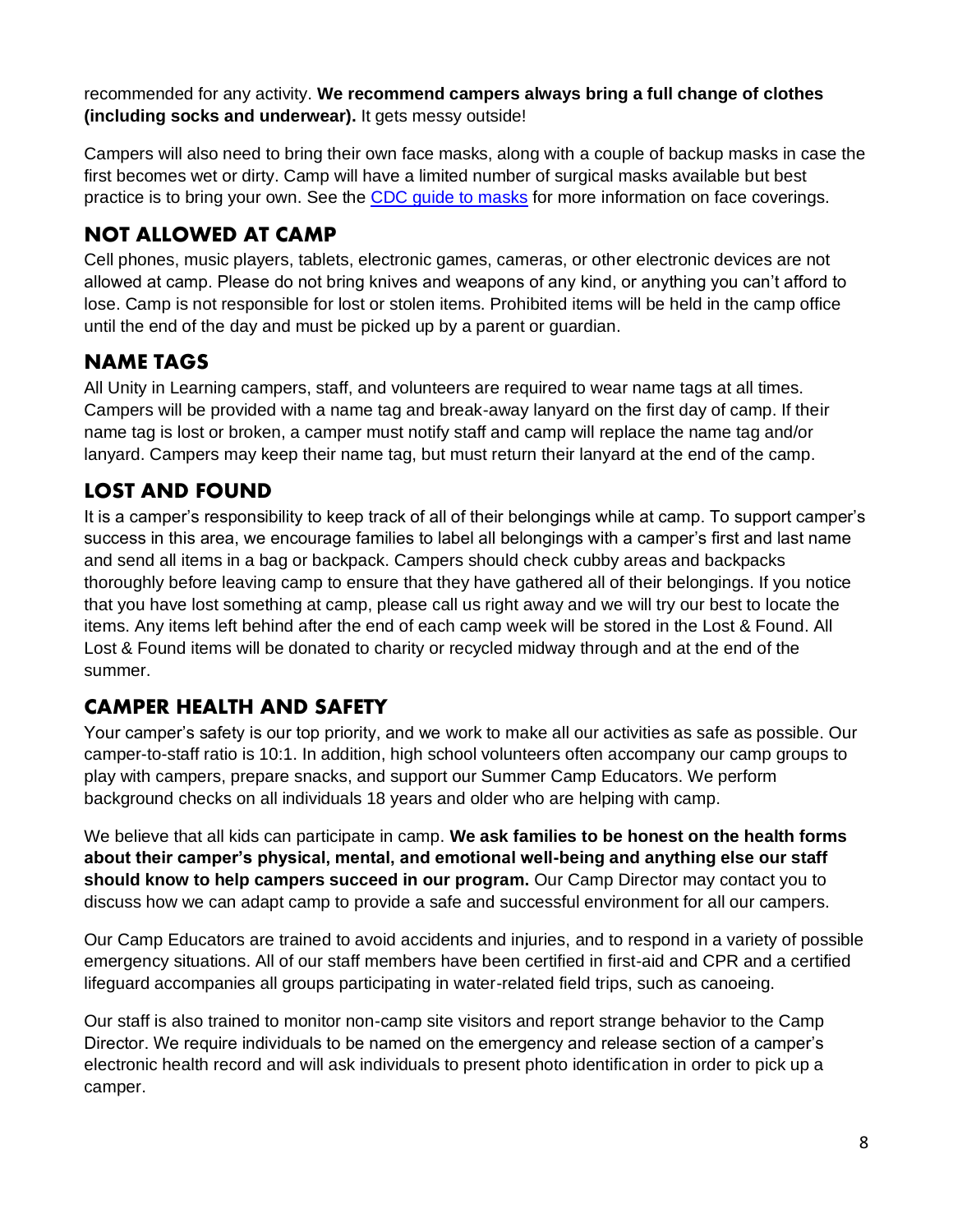Camper privacy is of utmost importance to us. All health information is considered confidential and our Camp Director will share such information only with camp staff who will be working directly with your child.

All instances of possible COVID-19 transmissions will be sent to camp families, but names and identifying personal information will be withheld.

# <span id="page-8-0"></span>**FOOD ALLERGIES**

Our camps are committed to ensuring the health, safety, and well-being of all campers. All details of a camper's food allergy must be disclosed on their CampDoc.com electronic health record **prior to their first camp week**.

# <span id="page-8-1"></span>**OTHER MEDICAL AND BEHAVIORAL NEEDS**

Unity in Learning camps are committed to ensuring the safety and full participation of every camper at camp. All details relating to a camper's medical, physical, or behavioral needs must be disclosed on their CampDoc.com electronic health record **prior to their first week of camp. If your camper has a potentially life-threatening medical condition, we ask that you contact the Director for your camper's camp site prior to your camper's first week at camp.** 

## <span id="page-8-2"></span>**SUNSCREEN AND BUG SPRAY**

You may also provide your camper with their own bottles and we will ensure that it is reapplied throughout the day. The general recommendation of the American Academy of Pediatrics is to limit the use of DEET-containing products on kids to those that contain 10% or less DEET [\(this article](http://www.consumersearch.com/insect-repellent/best-insect-repellent-for-kids) has some DEET-free suggestions). **Camp staff will encourage campers to apply their own sunscreen and bug spray but can only apply sunscreen or bug spray to your camper when authorized to do so on the CampDoc.com electronic health record** and cannot be responsible for the quality of application.

*It is possible that while at camp, your child may come in contact with ticks, mosquitoes, other biting flies, or poison ivy. This is most likely in the summer months. Please check your camper each night when they get home because ticks may hide in places that are only appropriate for guardians to check. We will teach your children how to identify and avoid poison ivy and other plants that may irritate the skin.*

# <span id="page-8-3"></span>**LICE AND OTHER CONTAGIOUS CONDITIONS**

For the safety of our campers, staff, and visitors, we ask that campers with contagious conditions (chicken pox, strep throat, pink eye etc.) do not attend camp until the condition has been adequately treated. Campers who have had lice may return to or attend camp when no live lice have been observed for at least 24 hours. If you find that your child comes down with a contagious condition during their week at camp, please notify the Camp Director immediately by calling (734) 205-9531 or emailing [camp@aahom-lesliesnc.org.](mailto:camp@aahom-lesliesnc.org)

# <span id="page-8-4"></span>**PARKING LOTS AND DRIVEWAYS**

When parking, please be aware of children, staff, and wildlife. Please respect the 5 mile an hour speed limit on our driveways. Please do not block doorways and stairways when parking and park in designated parking spots only.

During pick-up and drop-off, please follow all signs and directions to ensure a safe and timely exchange.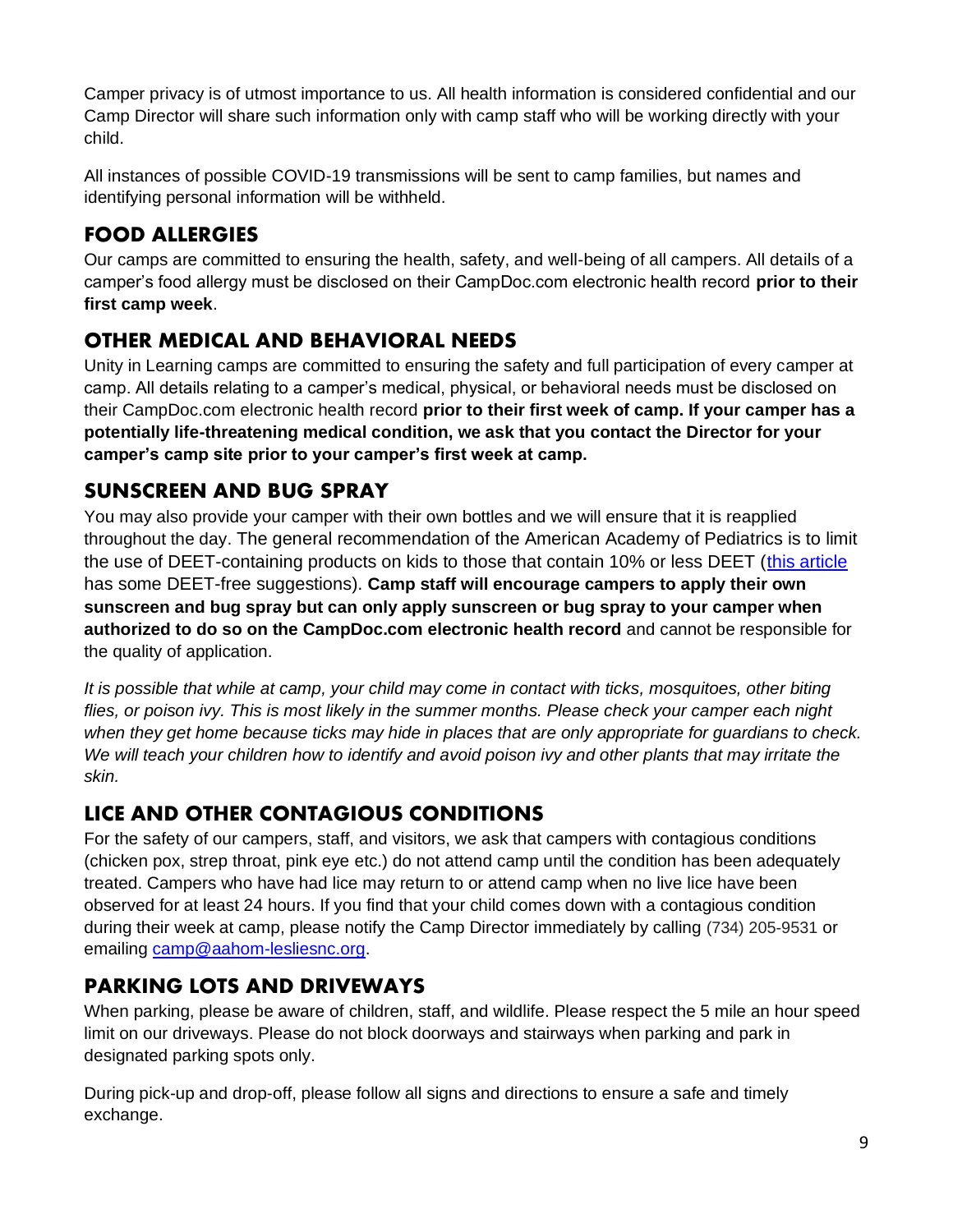### <span id="page-9-0"></span>**CAMP REGISTRATION, PAYMENT, WAITLISTS, CANCELLATIONS, SCHOLARSHIPS, ETC.**

## <span id="page-9-1"></span>**REGISTRATION**

Camp registration for **Summer** can be completed online via CampDoc.com.

#### <span id="page-9-2"></span>**Camp Age Groups**

We want all campers to have adequate opportunities to learn, be challenged, and grow. For this reason, campers should only register for camp sessions designated for their age or grade. If you have multiple campers that would typically be in different age groups and would like them to be in the same cohort, please contact the Camp Programs Manager at [camp@aahom-lesliesnc.org](mailto:camp@aahom-lesliesnc.org) to discuss options.

#### *Summer Camp*

Camp age groups are determined by grade completed in the previous school year.

#### **Camp Age Groups**

- K/1 (completed full day Young 5's Kindergarten, or First Grade)
- 2/3 (completed Second or Third Grade)
- 4/5 (completed Fourth or Fifth Grade)

Some weeks we are offering two K/1 and 2/3 camp groups with different themes and activities to accommodate demand. During these weeks, if you would like your camper to be in a camp with a specific friend or family member you must register them for the same camp theme.

#### <span id="page-9-3"></span>**Camp Session Themes**

Our camp themes change each session with more popular themes repeating throughout the year. Each camp group will follow a schedule that relates to the overarching theme in an age-appropriate manner. View our current offerings of [Summer](http://www.lesliesnc.org/camps/summer-camps) sessions and themes on our website.

#### <span id="page-9-4"></span>**Summer Camp Session Limit**

Campers are allowed to register for up to three summer camp weeks.

## <span id="page-9-5"></span>**PAYMENTS AND PAYMENT PLAN**

All camp registration is conducted through CampDoc.com. There are several payment options available to families when registering for Summer Camp through CampDoc.com. Payments can be made with major credit cards, or via bank transfer. Families may pay in full, or choose to pay on a payment plan. **All camp tuition fees must be paid in full by June 1 or your registration may be cancelled. Any registration made after June 1 will require full payment at time of registration.** Payment plans require a deposit for *each individual camp session* in order to hold the spot and begin a payment schedule. The deposit amounts are:

| <b>Camp Type</b>                            | <b>Deposit Required</b> |
|---------------------------------------------|-------------------------|
| Week-Long Camp                              | \$50                    |
| One Day Camps                               | \$20                    |
| Any registration after June 1 <sup>st</sup> | Full cost of camp       |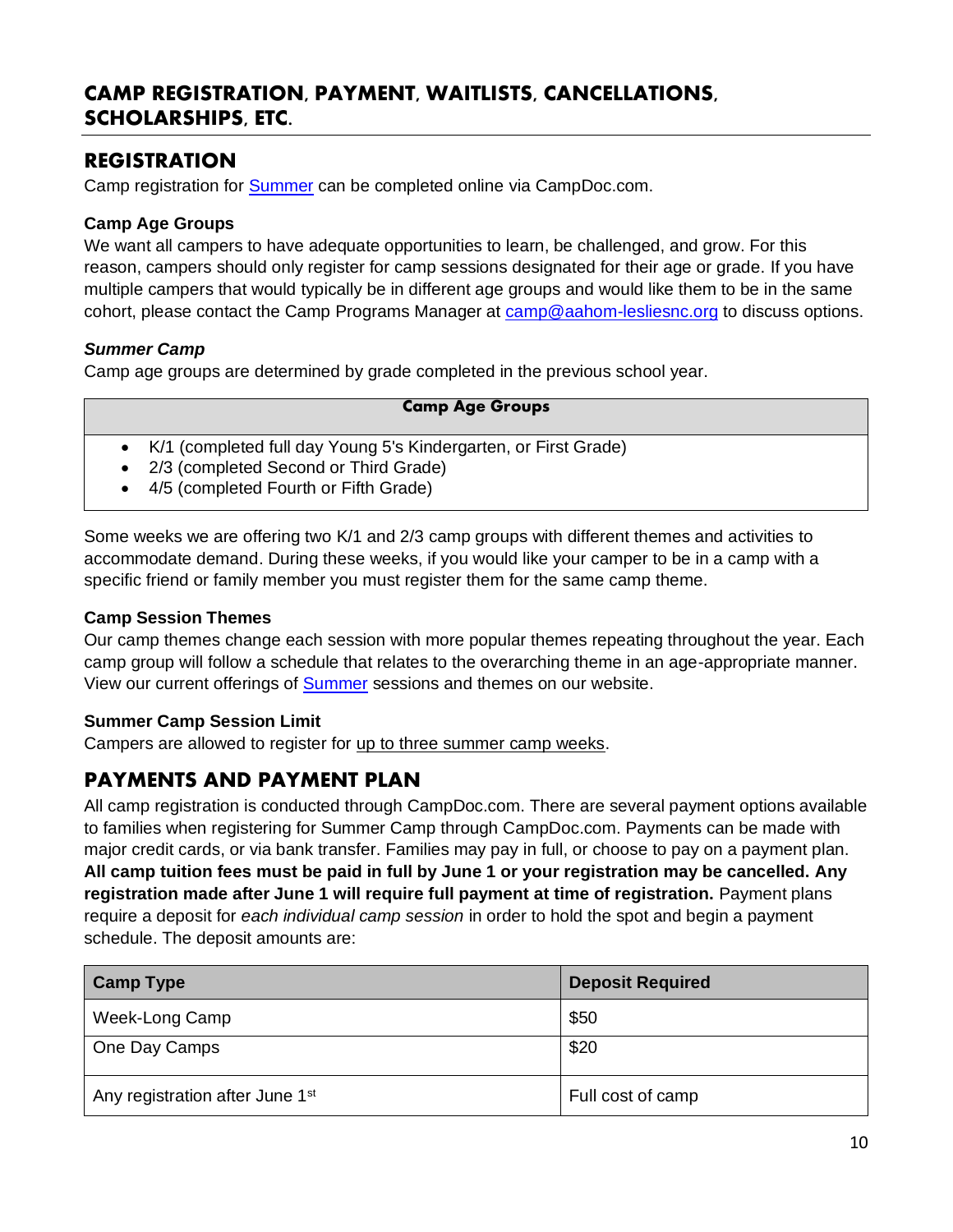# <span id="page-10-0"></span>**REFUND/CANCELLATION POLICY**

All in-person camp registrations will require a non-refundable deposit paid upon registration. Any cancellation made up to 14 days prior to the start date of a camp program will receive a full refund minus the non-refundable deposit. Any cancellation made within 14 days of the start date of a camp program will not be eligible for a refund.

All cancellation requests must be submitted through your CampDoc registration portal. Refunds will be issued through the CampDoc system or by check, and may take up to 4 weeks for processing.

You may elect to allow Unity In Learning to use a payment method on file. By selecting Yes, you are authorizing Unity In Learning to charge any balance on your account and/or setup payment plans for you. You will receive an email notification receipt for every charge. If you select No, you will need to manually pay your account balance, and Unity In Learning may need to contact you each time they need to process a charge or adjust your payment plan. In the case of refunds, your refund may be delayed if you do not elect to save a payment method in CampDoc.

If a participant fails to attend a registered session without notice, no refund will be issued. In cases of homesickness, dismissal from camp, or voluntary withdrawal, there will be no refund of any fees.

In alignment with keeping our community safe, we also strongly urge families to keep their camper(s) home if exhibiting any symptoms of illness this summer. One goal of our 2022 Cancellation Policy is to encourage honesty and communication. With this transparency, we ask families to communicate camper symptoms with camp leadership, and have the option to receive a refund specifically for the days their camper(s) cannot attend due to illness.

Our cancellation policy states that each camp program has a **non-refundable deposit:** *\$50 for weeklong sessions and \$20 for one-day sessions.* The remaining tuition for week-long sessions will be divided by five camp days and refunds will be given based on days missed due to illness. We are trusting our camp families to not take advantage of this and our non-profit, and only utilize this when truly sick/exhibiting symptoms. Please see below for the sick cancellation refund option:

| <b>Camp Days Missed</b> | <b>Amount Refunded</b> |
|-------------------------|------------------------|
| Due to Illness          | per Camper             |
| $One*$                  | \$50                   |
| Two                     | \$100                  |
| Three                   | \$150                  |
| Four                    | \$200                  |
| Five                    |                        |

*\*One-day camp sessions will also be refunded \$50 if missed due to illness*

*We reserve the right to grant exceptions in situations as needed.* Please note that this policy differs from the cancellation policy used for other programs. If you are cancelling a program that is not camp please refer to our [standard cancellation policy.](https://www.lesliesnc.org/cancellation-policy)

## <span id="page-10-1"></span>**PRORATING CAMP SESSIONS**

Unity in Learning does not prorate fees for summer camp sessions. We reserve the right to grant exceptions in situations as needed.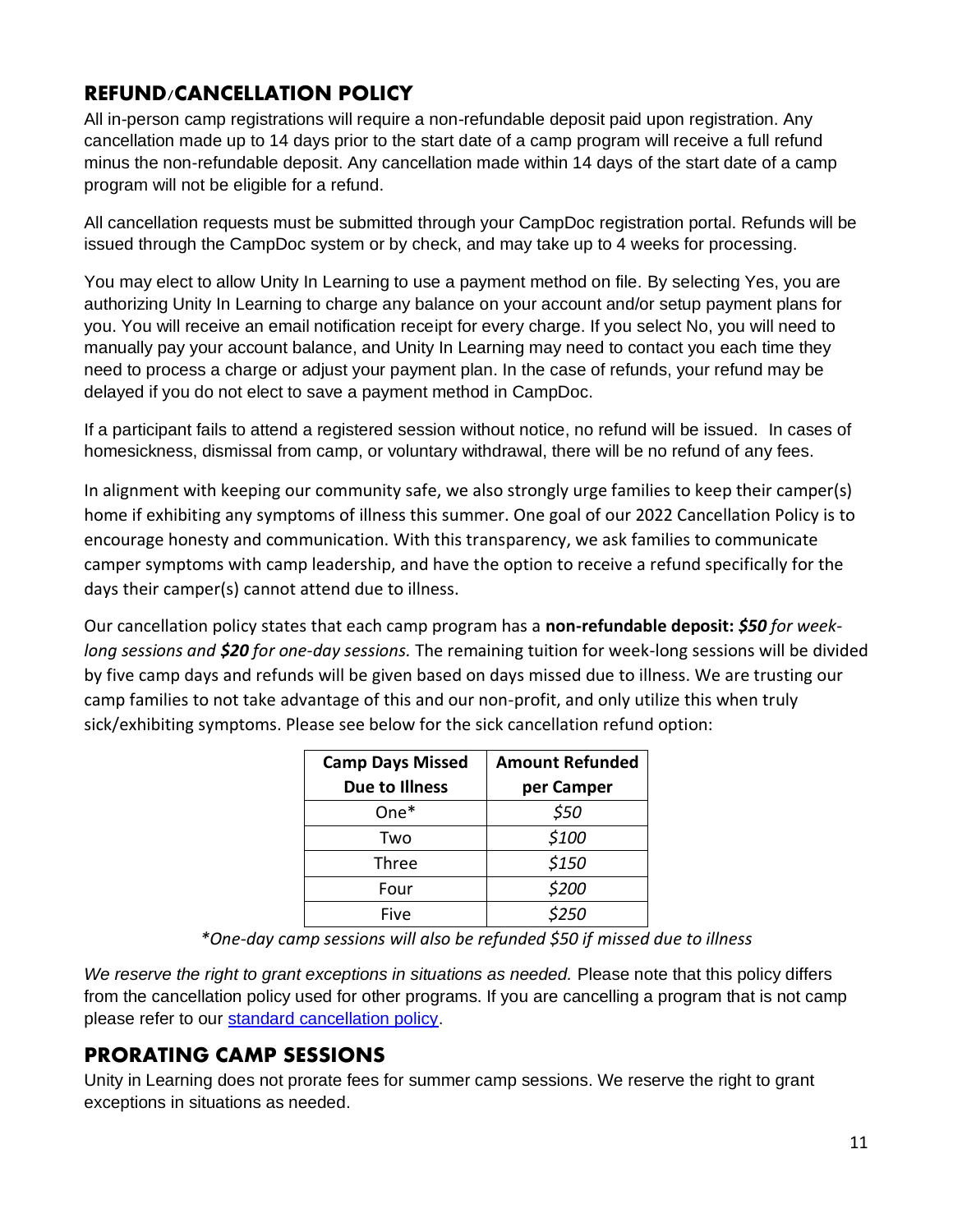## <span id="page-11-0"></span>**WAITLIST**

Due to the high-volume of camp transactions, we are unable to fill waitlists by phone or email. When a camp session is full, you may register to be on the waitlist for the camp. In the event there is an opening in a camp, we will open online registration and email all individuals on the waitlist. Waitlisted individuals can then register online on a first-come, first-served basis. Once the spot is filled, the waitlist will continue until another opening becomes available. Questions regarding waitlist opportunities should be directed to the Leslie Science & Nature Center Main Office at 734-997-1553.

# <span id="page-11-1"></span>**SWITCHING CAMP SESSIONS**

If you choose to switch your registration between weeks of summer camp, please note that this is only possible if openings exist. Switching camp weeks must be made at least 15 days prior to the first day of your registered camp session. There will be a \$10 processing fee charged for each switched camp registration. To switch a camp, call the Main Office at 734-997-1553, and be prepared to provide the \$10 payment via Visa or MasterCard.

# <span id="page-11-2"></span>**SUMMER CAMP TAX DEDUCTION ELIGIBILITY**

Effective 2012 the cost of day camps may be tax deductible as part of the child care deduction for working parents. For more information see IRS Publication 503, Child and Dependent Care Expenses available at http:/[/www.irs.gov.](http://www.irs.gov/) Please consult with your tax professional for any questions or clarification about whether your UIL day camp qualifies.

# <span id="page-11-3"></span>**SCHOLARSHIPS**

Unity In Learning camps do not currently have scholarships to offer for 2022 Summer Camp. We are sorry and we will continue to pursue this option for the future, as we know how important it is to provide support so all kids can enjoy camp.

# <span id="page-11-4"></span>**REQUIRED FORMS: ELECTRONIC HEALTH RECORD**

Every camper is required to have a completed electronic health record **prior to their first day of camp.**

All required paperwork is now completed and stored in the electronic health record on CampDoc.com. CampDoc.com offers a secure electronic health record system for camps and you must now complete your camper's health information electronically. This electronic health record includes important health information as well as release information, field trip and activity permissions, and medication authorizations. **Please make sure you have added @campdoc.com, @aahom-lesliesnc.org, @unityinlearning.org to your safe sender lists and primary email inbox.**

More information about creating your camper's health profile can be found online: <https://www.lesliesnc.org/electronic-health-record>

# <span id="page-11-5"></span>**CAMP POLICIES**

# <span id="page-11-6"></span>**ACCESSIBILITY POLICY**

In accordance with our camp philosophy and the Americans with Disabilities Act (A.D.A.), Unity in Learning Camps will provide, upon request, reasonable accommodations for individuals with disabilities, be they campers or members of camp families. If Unity in Learning camps can demonstrate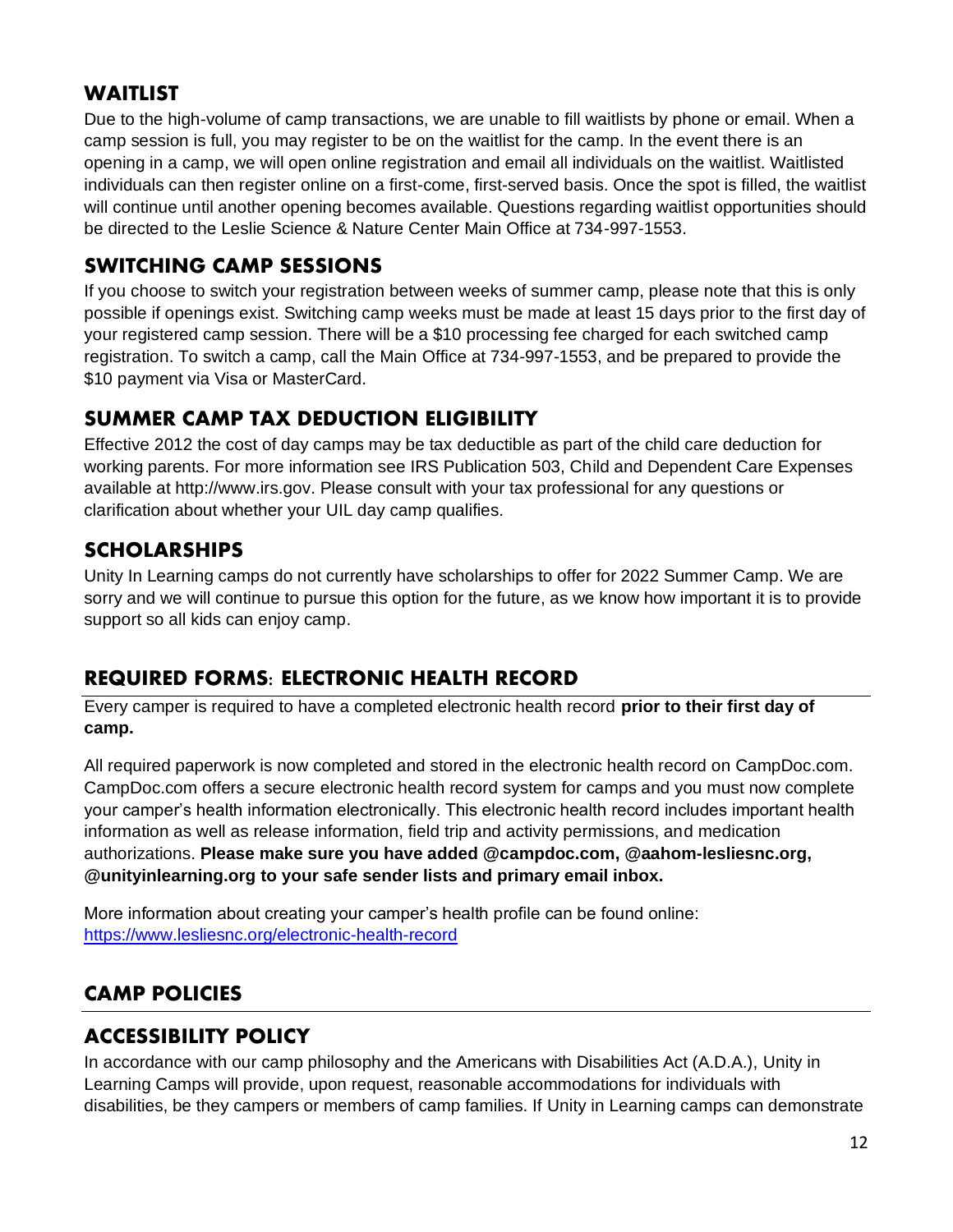that requested accommodations would fundamentally alter the nature of its service, program, or activity we are not required to make the accommodations, though we will do our best to try. Unity in Learning camps may restrict attendance or deny attendance if an individual's disability causes or potentially causes a direct threat to the health and safety of others.

If you anticipate that you or your camper will need reasonable accommodations for a disability while at Unity in Learning camps, **we require that requests are made in writing to a Camp Director at least two weeks in advance of your child's camp,** though you may contact us as soon as your register, or as soon as your need for accommodation becomes apparent. This allows our camp staff adequate time to plan an accessible, inclusive schedule for your camper's group.

Unity in Learning camps are also committed to making reasonable accommodations for campers with allergies and special behavioral, emotional, or medical needs. Please note all of this information on your camper's electronic health record and feel free to call us in advance to discuss how we can best ensure a fun and successful week for your camper.

## <span id="page-12-0"></span>**BEHAVIOR POLICY**

Whenever possible, Unity in Learning strives to help young people recognize their feelings and develop language for talking about behavior, to offer youth participants positive choices, and to teach them through conflict. Disruptive behavior is defined as a behavior that adversely affects the activities of a group. This can include, but is not limited to, bullying, threatening words or actions that are intended to provoke fear, repeated refusal to work cohesively with the group, and destruction of property. If a person's behavior is disruptive to the program or to the experience of others, the following actions will be taken:

- 1. Staff observing the behavior will redirect child's behavior by offering a positive choice.
- 2. If a positive choice is not appropriate, or if the behavior persists, staff will identify the problem and discuss it with the child, letting the child know that the staff member is there to help. Staff will immediately stop any physical (hitting/kicking) or emotional (name calling or teasing) damage being done before moving to the next step.
- 3. Staff will help the child identify possible solutions and help them choose a solution. Staff will make every effort to check back in with the child to see if the solution is working.
- 4. If the issue still persists, or if a child needs to decompress, staff will ask the child to take a break from the group's activities and then talk with them to process what happened.
- 5. Staff will notify the appropriate program manager or director if any situation escalates to the "take a break" level, or if they need additional support. Program staff will make every effort to check in with child's parents/guardians by phone or at pick-up, explain what happened and what action was taken by both program staff and the child, and discuss additional solutions and ways to support the child further.

In some situations, a parent or guardian may be called to discuss an ongoing behavior issue and strategize ways to help a child be happy and successful in our programs. Unity in Learning reserves the right to remove a child from a program for any unsafe or inappropriate behavior including: failure to stay with the group, bullying, violence, sexual harassment, endangering the safety of any child or staff member, any type of discrimination, destruction of property, theft, verbal abuse, or possession of any type of weapon. Serious breaches of respect or safety rules will be reviewed by education and administrative staff and a determination of a child's eligibility for continued attendance at the program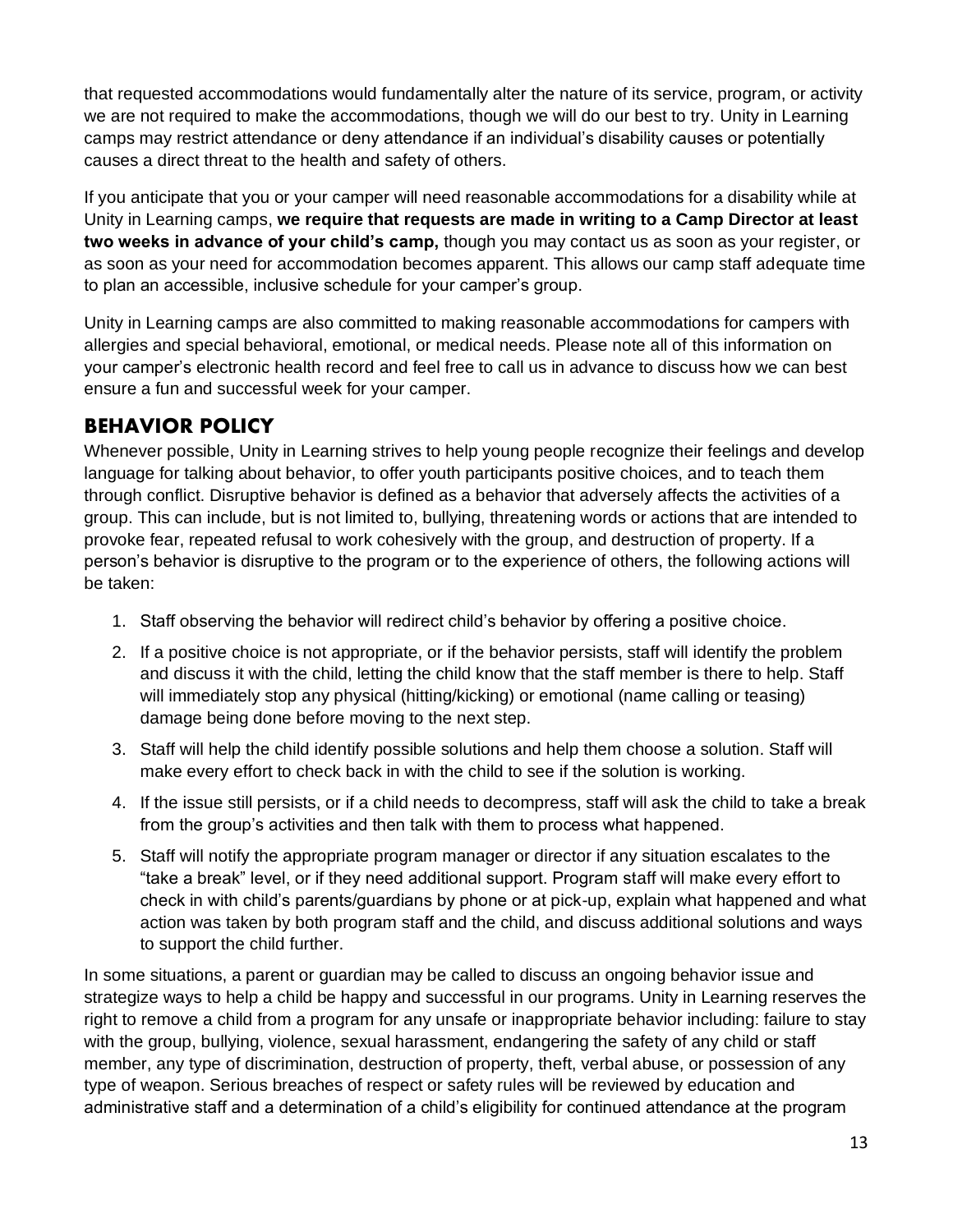will be made. Families will be notified of the results of this review. Incidents will be handled on a caseby-case basis. No refunds for any program fees paid will be issued in the event that a child is asked to leave a program for unsafe or inappropriate behavior.

# <span id="page-13-0"></span>**CAMP CLOSURE POLICY—INCLEMENT WEATHER**

In the event of dangerous weather, Unity in Learning may determine a camp day needs to be cancelled. If this is the case, we will notify families in the following ways, **no later than 6am on the day of camp:**

- Parents/guardians will receive an email, via the email used to register their child for camp.
- We will update the voicemail message on the LSNC main office line: 734-997-1553.
- We will post a notice about the camp closure to our [Facebook page.](http://www.facebook.com/lesliesnc/)

Unity in Learning camps will make every effort to notify families as soon as possible in the event of a camp closure and a full refund will be offered for the cost of the camp day that was cancelled.

# <span id="page-13-1"></span>**FOOD SERVICE POLICY**

#### <span id="page-13-2"></span>**General Guidelines**

Before snack and lunch, all camp groups will be required to clean their hands with soap and water. When water is not available, wet wipes will be used. Staff and volunteers are trained to handle food to minimize cross-contamination. Unity in Learning camps serve the same snacks each week of camp, as follows, and ingredients lists can be provided upon request:

#### *Full Week Camp Snacks:*

- Monday: Apples/Pretzels
- Tuesday: Oranges/Tortilla Chips
- Wednesday: Apples/Goldfish
- Thursday: Veggie Straws, rotating sweet treat
- Friday: Oranges/Freeze-pop Popsicles (hot cocoa in colder seasons)

*All camp food is subject to change in the event certain foods or brands are unavailable for purchase.*

#### <span id="page-13-3"></span>**Lunch**

Campers are required to bring their own lunches to camp. All campers, staff, and volunteers are required to sit in one place for 20 minutes during lunch time. Lunch is held outdoors whenever possible. Staff inquire about what a child has eaten to make sure that campers are eating and drinking enough to have energy for the day and be safe, but we do not require campers to eat everything unless such a request is made in writing by the camper's family. If a camper forgets their lunch, staff will contact their parent/guardian and create a plan to make sure the camper has something to eat.

# <span id="page-13-4"></span>**FOOD ALLERGY POLICY**

Unity in Learning camps are committed to ensuring the health, safety, and well-being of all campers.

#### <span id="page-13-5"></span>**Disclosure**

All details of a camper's food allergy must be disclosed on their electronic health record prior to their first day at camp. If your camper has a potentially life-threatening airborne or contact allergy, we ask that you contact a Camp Director prior to your camper's first day at camp. Our Camp Director will be sure your camper's Camp Educators have all of the information they need to best care for your camper.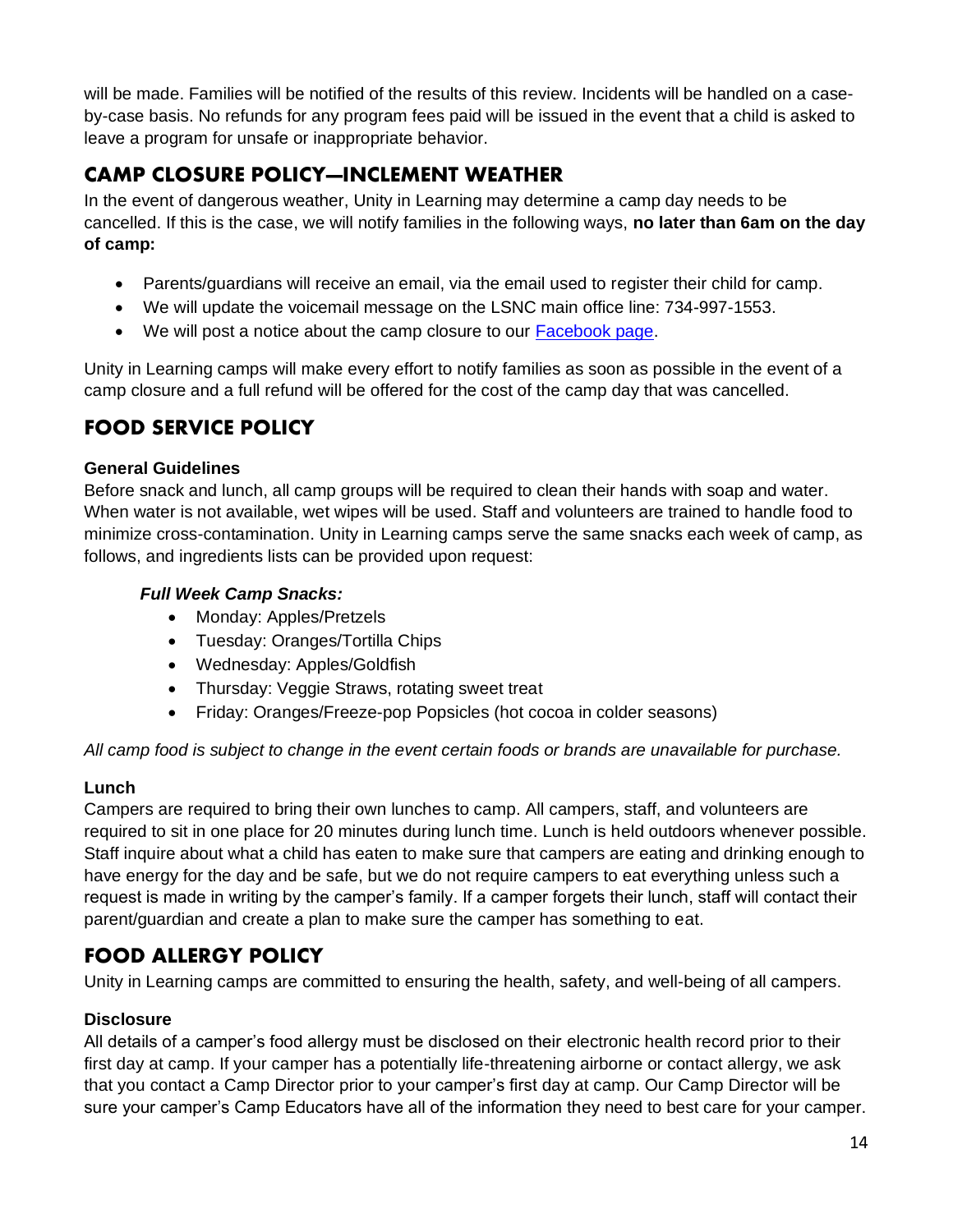All information is considered confidential and will only be shared with our camp staff who will be working directly with your child.

#### <span id="page-14-0"></span>**General Guidelines**

Before snack and lunch, all camp groups will be required to clean their hands. When our camp has been notified of a camper with a contact allergy to a food allergen, we require that all campers, volunteers, and staff also wash hands *after* lunch and snack. If there is a project involving food, a special plan will be created with you well in advance to keep your camper safe. Staff and volunteers are trained to handle food to minimize cross-contamination.

#### <span id="page-14-1"></span>**Lunch**

Campers are required to bring their own lunches to camp. Lunch is held outdoors whenever possible. Unity in Learning camp staff encourage campers to sit where they are most comfortable and make friends during lunch and thus does not have a regular "nut-free" area. Staff provides guidelines for all campers before lunch that include checking in with peers and making sure it is safe to eat near one another, not sharing any lunch food, and not touching other camper's food. If you would like your camper to sit near a staff member, or for us to designate a particular allergen-free area during the week your camper is at camp, please call our Camp Director, prior to your camper's first day at camp, and we will gladly accommodate those needs.

#### <span id="page-14-2"></span>**Preparing Your Camper for Camp**

Please be sure that you discuss your camper's safety and food allergies with them prior to camp and support them in the self-management of their allergy. Your camper should know:

- Safe and unsafe foods
- Strategies for avoiding exposure to unsafe foods
- Symptoms of allergic reactions
- How and when to tell an adult about a possible allergic response
- How to use an epinephrine auto-injector (such as EpiPen®) if applicable

Your camper's safety and full participation in camp are of utmost importance to us. If you have any questions or concerns about our food allergy policy, please contact our Camp Director.

# <span id="page-14-3"></span>**HUMAN SEXUALITY ISSUES POLICY**

We believe sexuality is a positive and fundamental part of human existence and affects all aspects of our lives. Children are naturally curious about their bodies, and we know that questions and behaviors may arise during day-to-day interactions. We believe families are their campers' most important teachers. In responding to campers' questions and behaviors, staff will follow the guidelines established in their Staff Manual, including: directing campers' to families for answers to their questions, helping campers create boundaries and respect others' personal space, and using anatomically correct terminology to talk about the human body. These guidelines are available to any family upon request.

# <span id="page-14-4"></span>**IMMUNIZATION POLICY**

Unity in Learning camps do not require campers to be immunized in order to attend camp. However, if a camper has not been immunized, families must indicate this on the Emergency & Release Form for the health and safety of other campers and staff. If your camper is immune-compromised, or if you have further questions or concerns about this policy, please contact our Camp Director.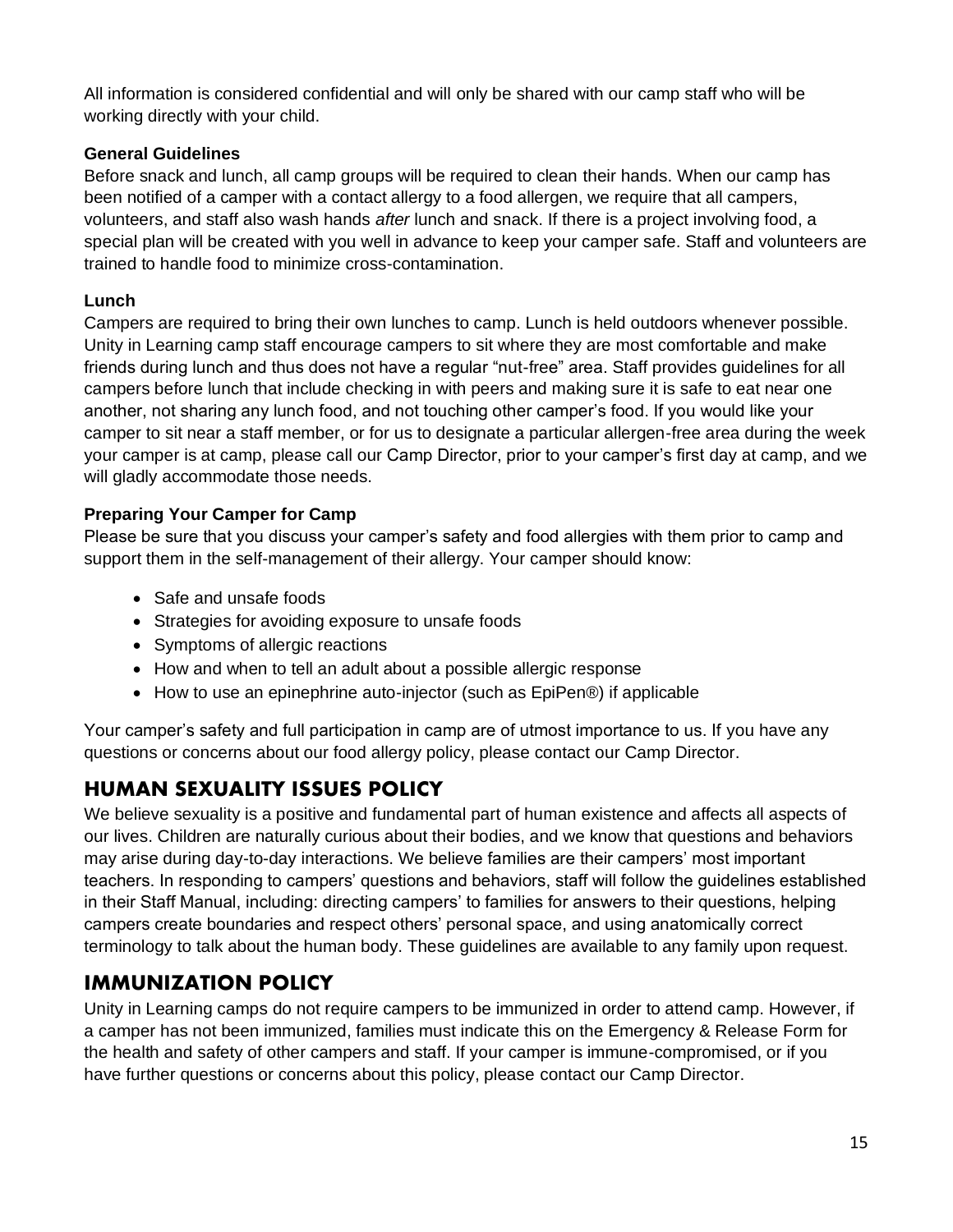# <span id="page-15-0"></span>**MANDATORY REPORTING POLICY**

All UIL staff are mandated by Michigan law, Act. No. 238 governing all schools and childcare programs, to report any suspected abuse or neglect of children in their care.

# <span id="page-15-1"></span>**MEDICATION POLICY**

Medication must be given to a camper's Camp Educators at sign in on their first day of camp. Emergency rescue medication (such as inhalers, Benadryl, EpiPen®, etc.) will be carried by camp staff and remain near your camper. **All prescription medication must be in the original prescription bottle with the camper's name on the label**, and by state law, dispensed according to the directions on the label. If the doctor has changed the dosage or directions for administration, submit a signed letter from your physician with the new directions. This letter must include camper's full name, dosage amount and delivery time(s). Unity in Learning Camps will document the administration of medication on an electronic Medication Administration Form for all campers requiring medication while at camp (including emergency rescue medication). Please be sure that medication you are providing does not expire before a camper's last day at camp. Campers are not permitted to carry their own medication. All remaining medication will be returned to a camper's family at sign out on their last day of camp. **If your camper has a potentially life-threatening medical condition, we ask that you call our Camp Director prior to your camper's first day at camp.**

# <span id="page-15-2"></span>**OUTDOOR POLICY**

Unity in Learning camps take place outside in all weather conditions. Please make sure that your camper is prepared to go outdoors whether it is hot and sunny or cool and wet (or any combination thereof). In the event of lightning, risk of tornado, or extreme cold, all camp sessions will stay indoors in their assigned buildings. We have a severe weather shelter space large enough to accommodate all children, and our Camp Directors monitor the weather and keep all groups aware of the forecast.

# <span id="page-15-3"></span>**SOCIAL MEDIA AND INTERNET COMMUNICATION POLICY**

Staff and volunteers are instructed not to exchange contact information with or "friend" or "follow" campers on social media apps and sites. We believe that the relationships between campers and their counselors are important. If campers would like to send an email, message, or letter to their counselor after camp, they may send it to a Camp Director and we will facilitate the communication. Once a camper leaves camp, Unity in Learning partners are not responsible for interactions between campers, volunteers, and staff.

# <span id="page-15-4"></span>**TECHNOLOGY POLICY**

Campers are not permitted to have cell phones, tablets, music players, or any other electronic devices at camp. All camp staff will have radios and a cell phone to make any calls or emergency contacts as needed. If for any reason you need to contact your camper, you may call the designated office at your camper's camp location.

# <span id="page-15-5"></span>**UNKNOWN REACTION POLICY**

Some campers experience their first bee or wasp sting, or their first encounter with poison ivy or black walnuts at camp. In the event that a camper has a severe and previously unknown reaction to a bee sting or similar incident, Unity in Learning staff cannot administer emergency medication (such as Benadryl or an EpiPen®) without medication and permission provided by a camper's family. In the event that an unknown reaction occurs, camp staff will:

1. Follow emergency first-aid protocol and closely monitor the camper.